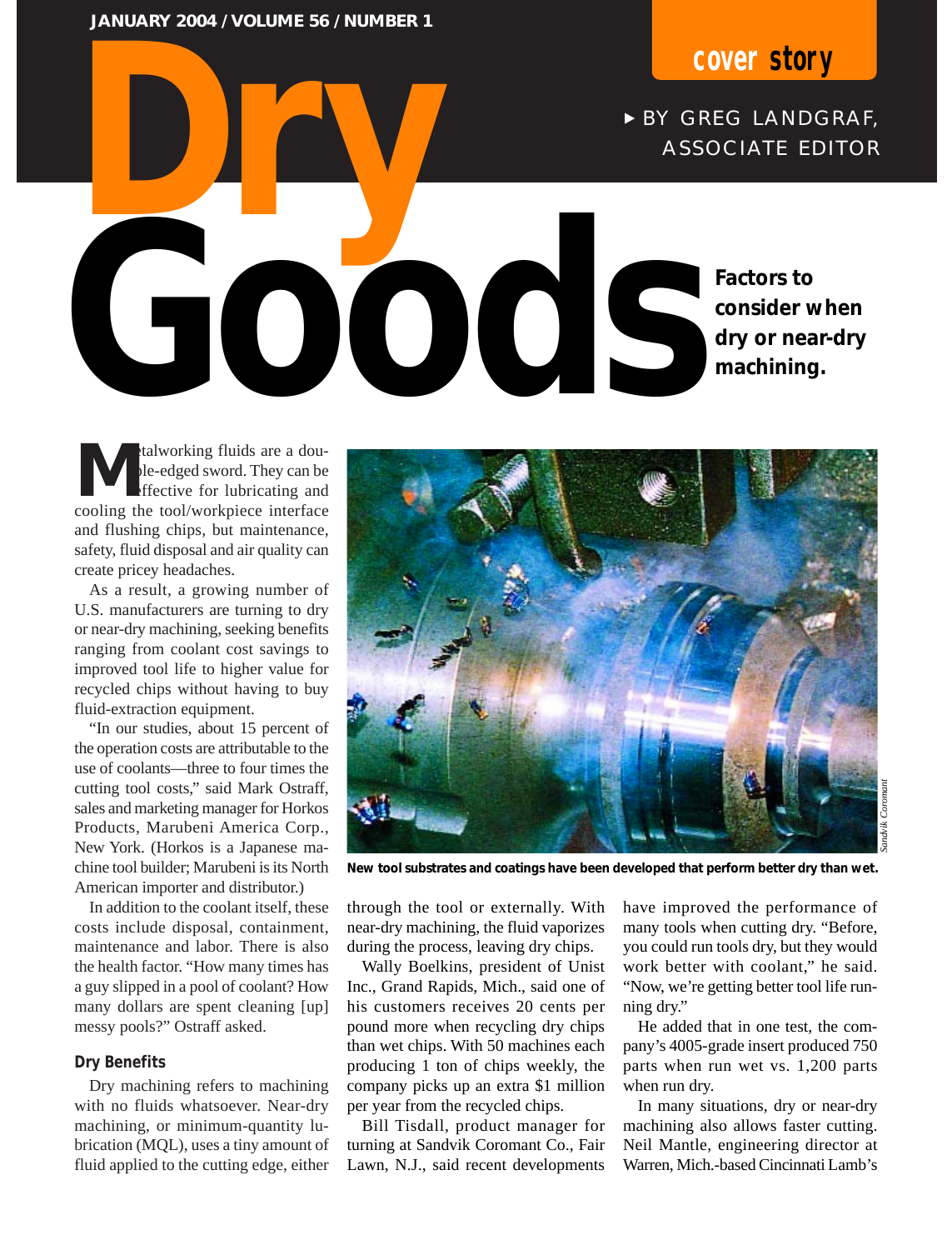Mildenhall (U.K.) operations, reported that in one job producing crankshafts using solid-carbide gundrills, removal rates were boosted from 180 mm/min. to 660 mm/min. by switching from flood coolant to MQL.

Making the switch, however, is a bit more complicated than just turning off the coolant. Several things need to be considered.

#### **Keep It Clean**

One of the biggest challenges when dry or near-dry machining is chip removal.

"In milling, the biggest problem is getting rid of chips," said Dennis Mc-Namara, product manager (milling) for Carboloy Inc., Warren, Mich. If the chips aren't evacuated, "the cutter can recut the chips and press them into the workpiece, hurting the finish."

"Chip evacuation remains the biggest challenge," agreed Rob Myers, business unit manager for Accu-Lube, a natural-based lubricant manufactured by ITW Rocol North America, Glenview, Ill. "And it needs to be handled in the machine tool design."

Simple machine layout can help. "The single most effective thing you can do is have a through-the-bed opening directly underneath [the workpiece]," said Ostraff. The opening in the machine bed leads to a conveyor, which carries chips to a collector.

Slanted surfaces at the base of the fixturing area and on a deflector shield help direct chips downward as well. Ostraff said 50° inclines are effective, and that stainless steel surfaces reduce friction. Minimizing obstructions, in general, also helps. "If you've got ledges and such, chips can build up," Ostraff said.

For many applications, dry and near-dry machining has one significant chip-evacuation advantage over using flood coolant. "The wetness of the chips is what makes them stick," said Unist's Boelkins. "When they're dry, they're easy to move."

### **Dry Drilling**

Holemaking, however, is an exception. In traditional machining, the fluid that cools and lubricates the cut also helps remove chips from the hole, workpiece and fixture. When cutting near-dry, only the spin-

dle's motion can work to evacuate chips.

"In tough applications, polished flutes are advisable to aid chip removal," said Jim Strolberg, vice president of technology, Walter Waukesha (Wis.) Inc.

Ostraff described several options for clearing chips when dry drilling:

■ **Compressed air.** "After unloading a part, we use air blow-off to remove chips from the locating surfaces," he said. This ensures accurate positioning of the next part.

■ **Trunnion, or tilt, table.** The operator loads a workpiece facing up, as if for vertical machining. The trunnion table then tilts the workpiece 90° into a horizontal position. Horizontal machining helps evacuate chips, because once they clear the part, they're free to fall away.

■ **Vertical inversion fixture.** This device allows the operator to load a part on



**A magnified cross-section of a tool for dry turning that shows the substrate, TiCN** abrasion-resistant layer, Al<sub>2</sub>O<sub>3</sub> heat-protection layer and TiN wear indicator. Total **coating thickness is 15µm to 18µm.**



**One crankshaft machining operation was able to more than triple metal removal rates by switching from flood coolant to MQL.**

one station while the machine cuts a second part at another station. In between, the pallet flips end-over-end, which helps clear out chips. When a workpiece is being cut, it is held from above, so no chips will fall onto the workholder. Although effective, this approach is more expensive than a trunnion system.

■ **Liquid flush at the end of a drilling cycle.** This is the most efficient and reliable approach, according to Ostraff. After a cycle, fluid briefly flushes the machining area to remove chips. In addition, this approach minimizes environmental impact. "The liquid is basically water with rust inhibitors—it's not cutting fluid," Ostraff noted. He added that the liquid is recirculated through the machining system and reused.

■ **Vacuum system.** A vacuum shroud surrounds a tool and suctions out chips from the machining area. Ostraff said this approach collects about 95 percent of the chips. A vacuum shroud is dedicated to each tool and travels with it to and from the toolchanger.

#### **A Thicker (Tool) Skin**

Advanced coating technology is one factor that allows tools to stand up to the rigors of dry machining. "We're able to apply thicker coatings, which provides more protection," said Sandvik's Tisdall.

Tisdall said the newest turning grades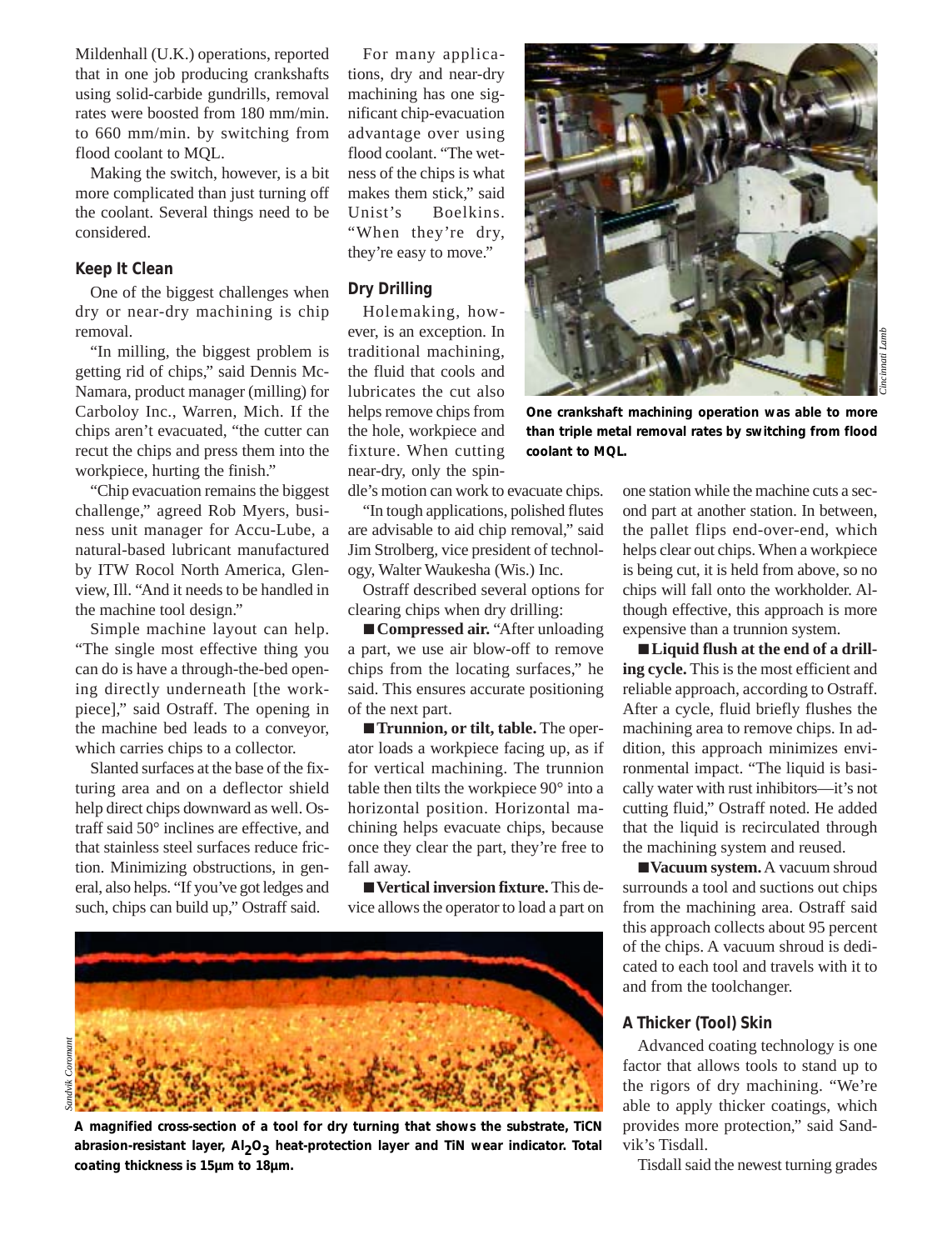feature coatings 15µm to 18µm thick; 5 years ago, 11µm to 14µm was the standard. "The thicker coatings may not be a big change, but it's definitely making a difference," he added.

Thicker coatings are now possible because of the development of multilayer coatings. Past a certain thickness, monolayer coatings don't adhere well and flake off. Multiple-layer coatings solve that problem.

Sandvik deposits a layer of titanium carbonitride, which resists abrasion and improves a coating's adhesion to carbide, followed by an aluminum-oxide layer, which protects the tool against heat, and finally a 0.5µm titanium nitride layer, which indicates wear when its gold color wears off.

Tools with thick coatings are suitable for roughing and medium machining, but less appropriate for finishing. "Below a certain DOC you get built-up edge," Tisdall said. He added that finishing requires a high, up-sharp edge to break the chip. Thick coatings don't adhere as well to a sharp edge because there is less surface area for them to stick to. For dry finishing, he recommends a cermet tool or a tool grade with slightly thinner coatings.

Don Graham, product manager (turning) for Carboloy, added that thicker TiCN coatings also help protect against heat.

#### **Workpiece Materials**

Graham said cast iron is the easiest of the ferrous materials to machine dry; the graphite content makes the chips easier to break. Steel is only slightly more difficult, although he advised minimizing the tool contact time to eliminate heat issues. "If the time in the cut is lengthy, the part heats and expands," he said. "Then the part cools and it is undersize."

Stainless steel is more difficult, because of both heat buildup and difficulties in chip breaking. Graham noted that most stainless steel applications require near-dry, rather than totally dry, machining.

Walter Waukesha's Strolberg said that machining aluminum can pose a special challenge when machining near-dry. "As the temperature increases, aluminum becomes a liquid. The failure



**For MQL applications, fluid tubes should be free of bends and the fluid should be applied in a heavy pattern.** 

mode is BUE." He advised using a smooth cutting edge and boosting the speed so the aluminum does not stick. **The Heat Is On**

## **A near-dry enterprise**

**E**nterprise Automotive Services (EAS)<br>is one of a growing number of U.S. companies exploring the possibilities of near-dry machining.

The Warren, Mich., automotive component manufacturer began machining neardry in 2001. "It's all been positive," said Lamar Pitts, the company's manufacturing project engineer. "The part quality is very good and we had cost savings right off the bat."

The company has a Horkos horizontal machining center specially designed for near-dry machining. EAS applies Accu-Lube LB-6000 lubricant from ITW Rocol when machining parts on the HMC.

Pitts said that ramping up the near-dry production was not difficult. The machining center came with the program for the part. The company only had to build a foundation for the machine and tweak the manufacturing process for about 2 days. "We did some research in-house beforehand to optimize the feeds and speeds and the quantity of the lubricant," Pitts added.

EAS manufactured an aluminum strut bracket as its first MQL part. Now, it uses the Horkos for making cast iron engine mounting brackets, a part that requires extensive drilling and milling. An inverted table and chip-conveyor system collects the chips, although the aluminum part was machined using vacuum shrouds for chip collection. Pitts said the new part's shape makes it impossible to use vacuum shrouds, because it does not provide enough clearance for them.

The company manufactures only one part with MQL because it has only one machine optimized for the process. Nevertheless, Pitts said the project has been an unqualified success. Air quality,



**EAS produced an aluminum strut bracket in an inverted postition to aid chip removal when machining near-dry.**

though good to begin with, has improved, and the company has reduced coolant expenses and improved tool life. The bottom line, Pitts said, is that "we've proven that it saves money in the long run."

*— G. Landgraf*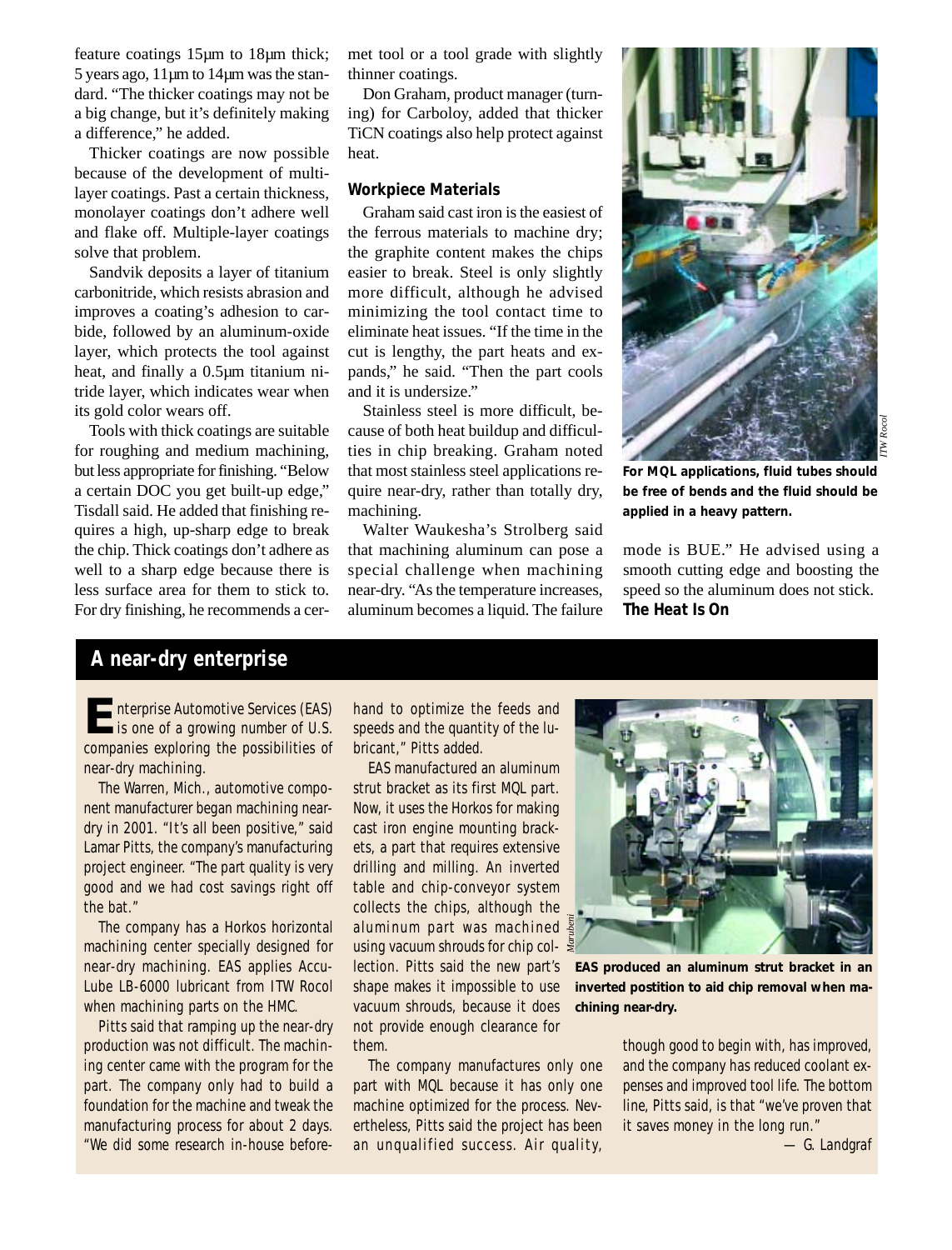The tool's substrate also matters when dry or near-dry machining. "Thermal deformation is a frequent failure mode," said Doug Ewald, Latrobe, Pa. based Kennametal Inc.'s global key accounts manager for General Motors. "Substrate developments help to counter it."

Among those developments, Ewald said, are alloys that resist thermal deformation better, tool substrates with reduced binder content and substrates with cobalt enrichment in certain places to improve localized toughness.

Tisdall agreed that substrates with a cobalt-enriched zone are tougher along the edge line and useful for dry machining. "The gradient sintering process hardens the tool throughout and on the edge lines," he explained. "Just behind the edge lines, there's a softer area made of tungsten carbide and cobalt, but with the harder cubic carbides, like titanium carbide and niobium carbide, depleted.

#### **The following companies contributed to this report:**

**Carboloy Inc.** (586) 497-5000 www.carboloy.com

**Cincinnati Lamb** (800) 521-0166 www.cinmach.com

**Enterprise Automotive Services** (586) 755-3180 www.think-eas.com

**ITW Rocol North America** (800) 452-5823 www.itwfpg.com

**Kennametal Inc.** (800) 446-7738 www.kennametal.com

**Marubeni America Corp.** (212) 450-0100 www.marubeni-usa.com

**Sandvik Coromant Co.** (800) 726-3845 www.coromant.sandvik.com/us

**Unist Inc.** (800) 253-5462 www.unist.com

**Walter Waukesha Inc.** (262) 542-4426 www.walterwaukesha.com It gives the tool extra edge toughness."

Ewald noted that ceramic is another good substrate for cutting dry. "By nature, it has lower thermal shock resistance, so it is suited to dry machining," he said. He added that ceramic tools are commonly used for cast iron machining.

For stainless steel, on the other hand, better results can be obtained with a micrograin-carbide substrate. "If you have two substrates of comparable toughness, you'll have better de-



*Walter Waukesha*

**Milling is the most common application for dry machining.** 

formation resistance in micrograin, which will give better tool life," Carboloy's Graham explained.

Tool geometry needs are difficult to generalize. Strolberg said users must pick the geometry that's right for the specific application, whether running wet or dry. Often, no tool geometry change is needed when switching from wet to dry machining. In some cases, however, to ensure that heat flows into the chips, users may need a more aggressive cutting geometry and run the tool at higher speeds.

Graham said that when machining most ferrous alloys, as the chip heats it becomes more ductile and harder to break. In such instances, he suggested a finishing chipbreaker.

Even though chips can carry away much of the heat generated in dry or near-dry machining, Ewald said workpieces still can reach elevated temperatures. Obviously, this makes part handling difficult. Also, "operators may need heat compensation for gaging parts," he noted.

#### **Focus on MQL**

While dry machining is primarily for milling, near-dry machining, or MQL, is more common for other applications. "Dry machining doesn't work well with holemaking," Marubeni's Ostraff explained. "It's limitations led to the near-dry concept."

As the name implies, near-dry machining involves application of a small quantity of fluid, precisely applied, to lubricate or cool. The amount varies by application and by the type of fluid used, but ranges from about 2 fluid oz. to 2 gal. per 8-hour shift.

"You can't use a flood coolant for near-dry applications and expect it to work right," said ITW's Myers. The reason is that a coolant for flood applications is lubricant suspended in water and is not concentrated enough for MQL applications, Myers said.

Unist's Boelkins, however, said that either water-based fluids or neat oils can be used. "If the application is primarily cooling, then use a water-based fluid, because water evaporation removes heat," he explained.

Water-based fluids can cause steel to rust, Boelkins acknowledged, and about 10 times as much volume is needed than when using neat oils. The volume, however, is still paltry compared to flooding a workpiece with coolant.

Myers recommends vegetable oils for MQL applications. "Vegetable oils are safer for workers [than mineral oils] and very polar, which makes them less likely to mist than mineral oils."

Ostraff noted that when choosing an oil for MQL, users should keep issues of susceptibility to bacteria propaga